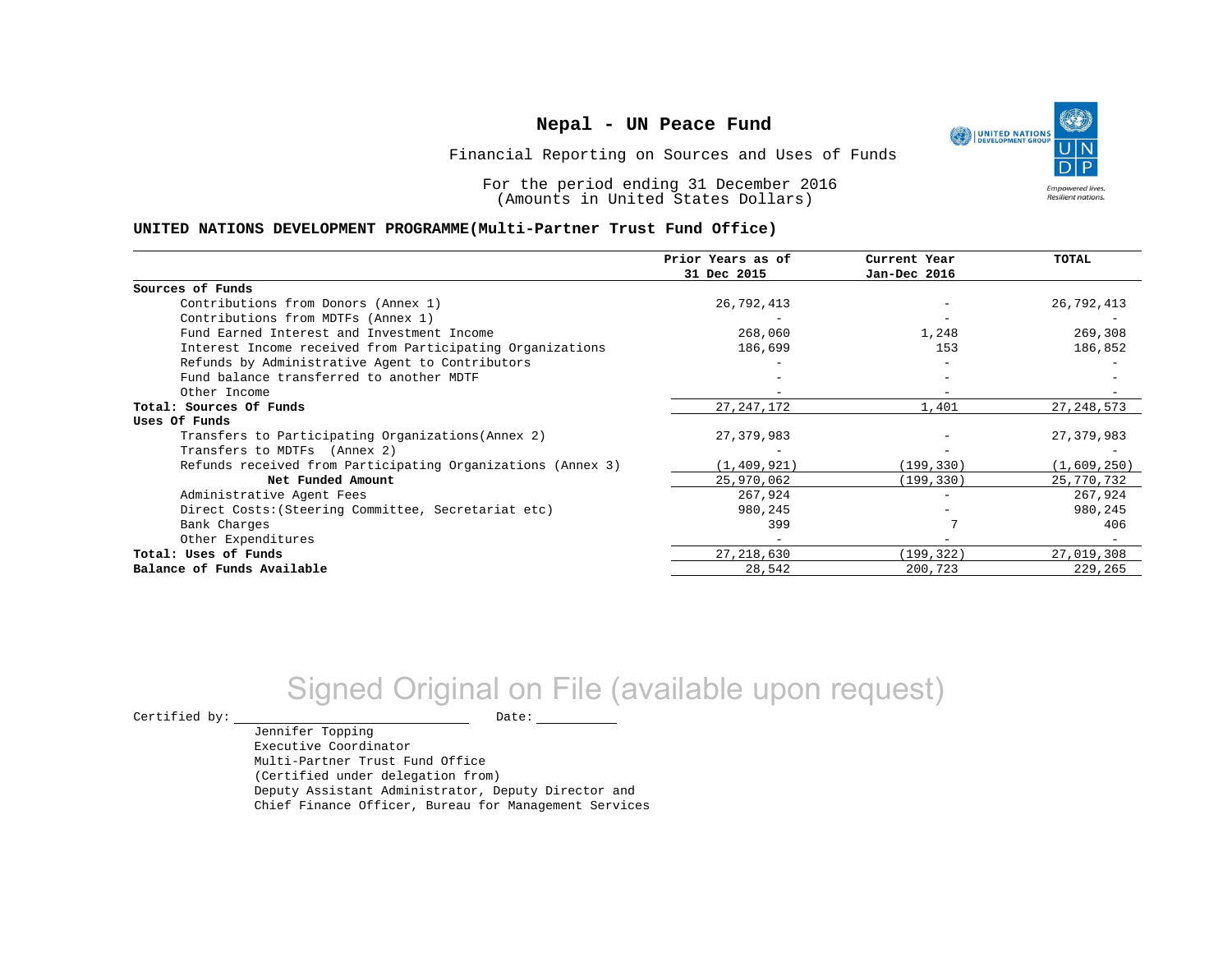

Financial Reporting on Sources and Uses of Funds

For the period ending 31 December 2016 (Amounts in United States Dollars)

### **UNITED NATIONS DEVELOPMENT PROGRAMME(Multi-Partner Trust Fund Office)**

**Annex - 1: Contributions**

|                                | Prior Years as of | Current Year             | TOTAL      |
|--------------------------------|-------------------|--------------------------|------------|
|                                | 31 Dec 2015       | Jan-Dec 2016             |            |
| From Contributors              |                   |                          |            |
| CANADIAN INTERNATIONAL DEVELOP | 2,221,299         | $\qquad \qquad -$        | 2,221,299  |
| DEPARTMENT FOR INT'L DEVELOPME | 11,075,308        | $\overline{\phantom{a}}$ | 11,075,308 |
| GOVERNMENT OF DENMARK          | 4,178,390         | $\overline{\phantom{m}}$ | 4,178,390  |
| GOVERNMENT OF NORWAY           | 9,117,440         | $\overline{\phantom{0}}$ | 9,117,440  |
| SWISS AGY FOR DEVELOPMENT & CO | 199,975           |                          | 199,975    |
| Total: Contributions           | 26,792,413        | $-$                      | 26,792,413 |

# Signed Original on File (available upon request)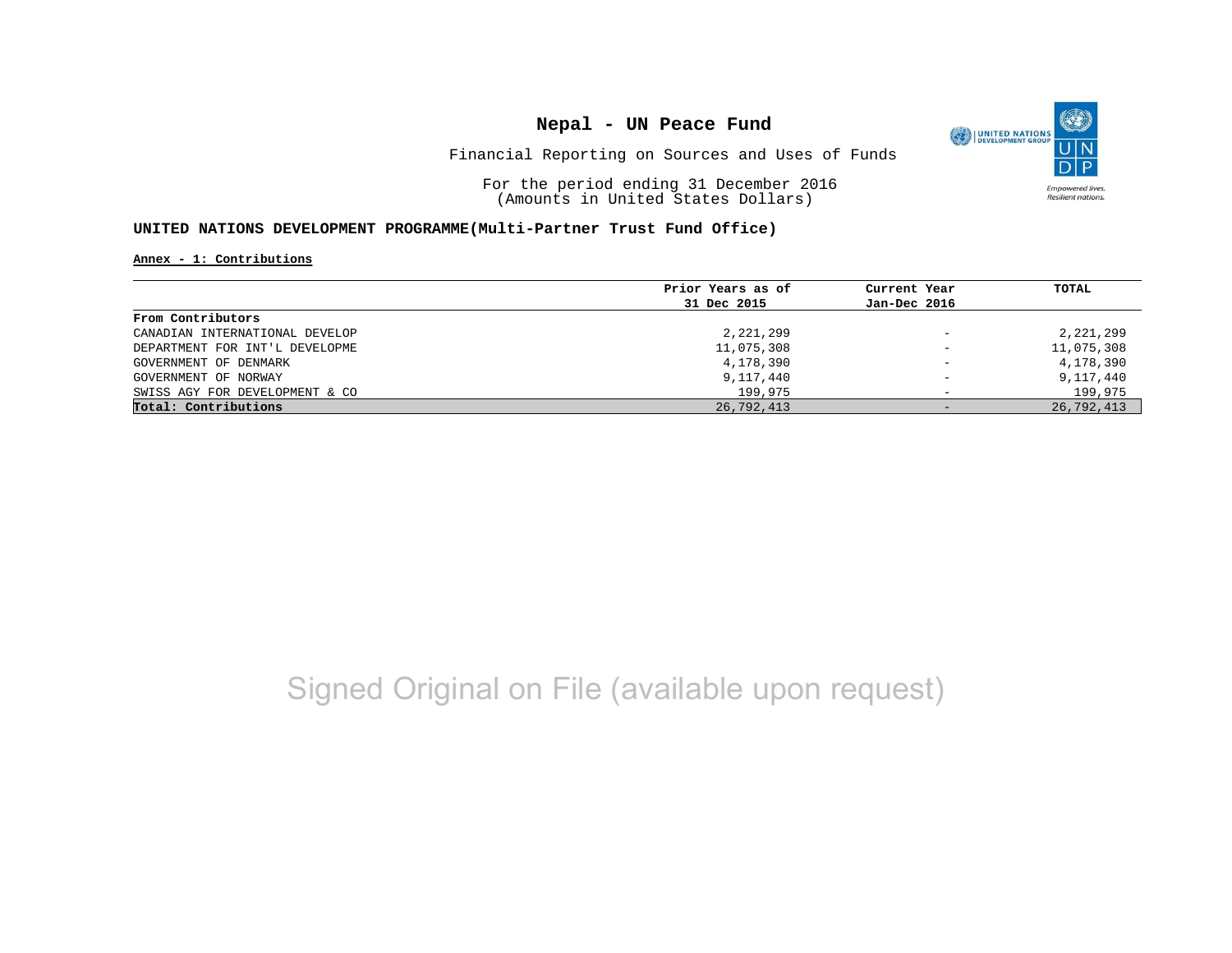

Financial Reporting on Sources and Uses of Funds

For the period ending 31 December 2016 (Amounts in United States Dollars)

### **UNITED NATIONS DEVELOPMENT PROGRAMME(Multi-Partner Trust Fund Office)**

**Annex - 2: Transfers**

|                                | Prior Years as of | Current Year             | TOTAL        |
|--------------------------------|-------------------|--------------------------|--------------|
|                                | 31 Dec 2015       | Jan-Dec 2016             |              |
| To Participating Organizations |                   |                          |              |
| FAO                            | 50,000            | $\qquad \qquad -$        | 50,000       |
| ILO                            | 322,070           | $\qquad \qquad -$        | 322,070      |
| IOM                            | 783,821           | $\qquad \qquad -$        | 783,821      |
| OHCHR                          | 405,846           | $\overline{\phantom{a}}$ | 405,846      |
| UNDP                           | 14, 132, 986      | $\overline{\phantom{a}}$ | 14, 132, 986 |
| UNESCO                         | 398,049           | $\overline{\phantom{a}}$ | 398,049      |
| UNFPA                          | 883,820           | $\qquad \qquad -$        | 883,820      |
| UNICEF                         | 3,921,420         | $\qquad \qquad -$        | 3,921,420    |
| UNOPS                          | 5,069,208         | $\qquad \qquad -$        | 5,069,208    |
| UNWOMEN                        | 525,000           | $\overline{\phantom{a}}$ | 525,000      |
| WFP                            | 887,763           | $\qquad \qquad -$        | 887,763      |
| Total Transfers                | 27,379,983        |                          | 27,379,983   |

Signed Original on File (available upon request)